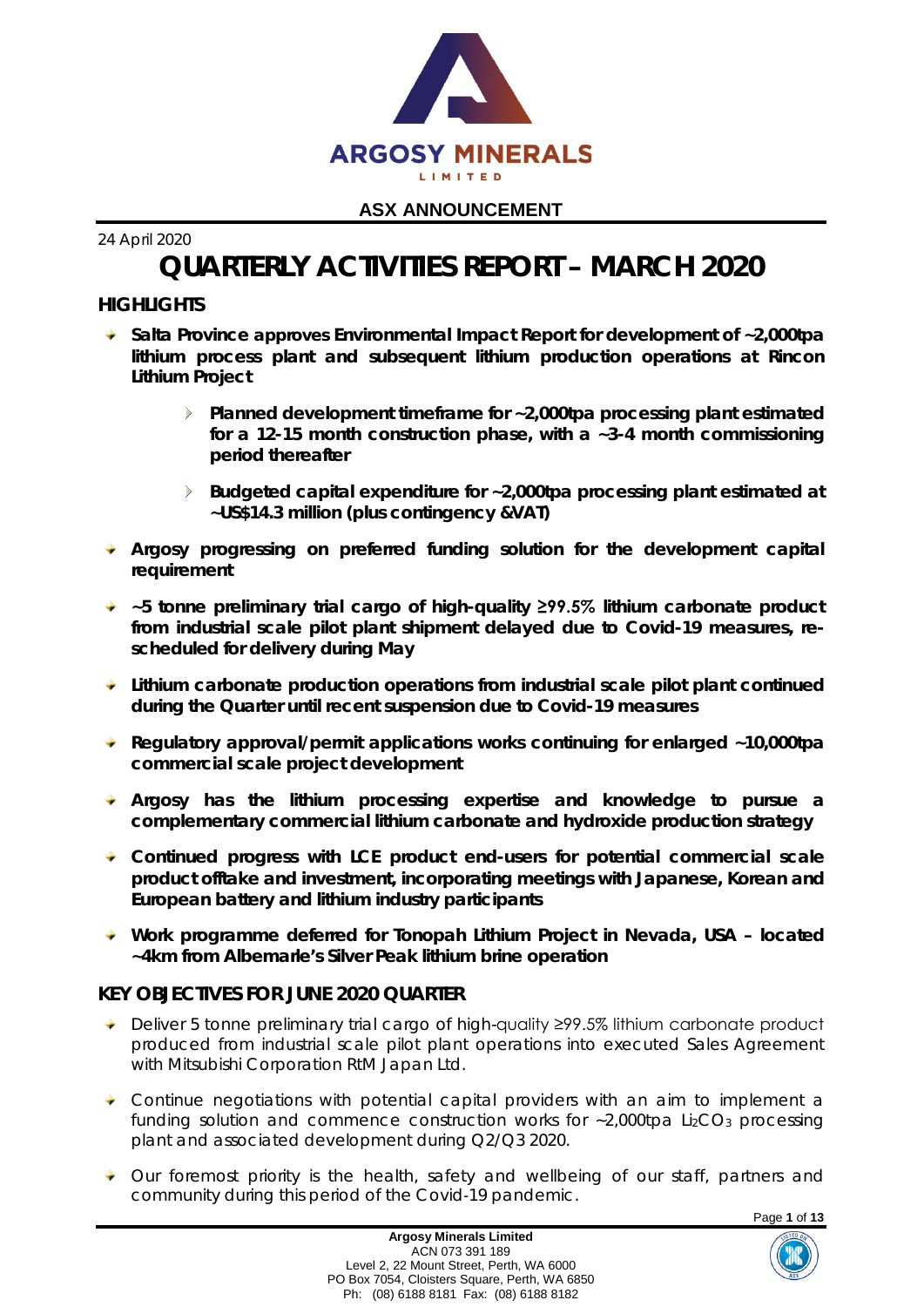

#### **EXECUTIVE SUMMARY**

Argosy Minerals Limited ("Argosy" or the "Company") continued its fast-track development strategy at the Rincon Lithium Project in Argentina, achieving significant milestones during the Quarter, including -:

 $\sum_{i=1}^{n}$ Receiving official approval notification from the Government of Salta Province and its regulatory bodies – the Ministry of Production and Sustainable Development, and the Secretary of Mining and Energy – granting the development of the next stage works at the Company's Rincon Lithium Project, comprising construction of a ~2,000tpa lithium processing plant, on-going lithium production operations from the process plant, and all associated works in relation to these activities in accordance with standard environmental requirements set out in the notice approving the Company's Environmental Impact Report ("EIR").

The official approval notice confirms the Company now has all the necessary permits to commence works for the development of the initial ~2,000tpa modular lithium carbonate processing plant and all associated operations at the Rincon project site.

- Following the receipt of regulatory approvals, Argosy has engaged more effectively with potential capital providers towards a funding outcome for the ~2,000tpa plant capex requirement.
- $\triangleright$ Producing and scheduling a preliminary trial cargo comprising 5 tonnes of highquality ≥99.5% lithium carbonate produced from the Company's industrial scale pilot plant operations for shipment, re-scheduled for Q2, 2020 (due to restrictions caused by Covid-19 measures) and delivering into the Sales Agreement executed with Mitsubishi Corporation RtM Japan Ltd, thus joining the exclusive list of international lithium carbonate producers.

With current government actions for Covid-19 and associated measures across Argentina and Asia (including freight disruptions), and the corresponding market volatility, the Company has encountered delays to some of its operations. However, the Company is hopeful to resume regular on-going works as quickly as possible.

The Company was able to progress with its strategic investor and off-take process, albeit in more difficult circumstances due to lockdowns in most countries. Company executives held meetings with Japanese, Korean and European battery and lithium industry participants, to further advance interest for potential off-take arrangements and/or strategic relationships. Such interest is based on Argosy's validated and demonstrated ability to produce high quality lithium carbonate and lithium hydroxide products.

The Company continued to progress works necessary to prepare and submit applications for the enlarged commercial scale 10,000tpa operation, including project development approvals/permits and associated environmental impact assessment. Argosy is targeting to submit these applications and supporting documents during the September Quarter.

Following Argosy's acquisition of the highly prospective Tonopah Lithium Project ("TLP"), located in Nevada, USA - strategically near Albemarle's Silver Peak operation - the

Page **2** of **13**

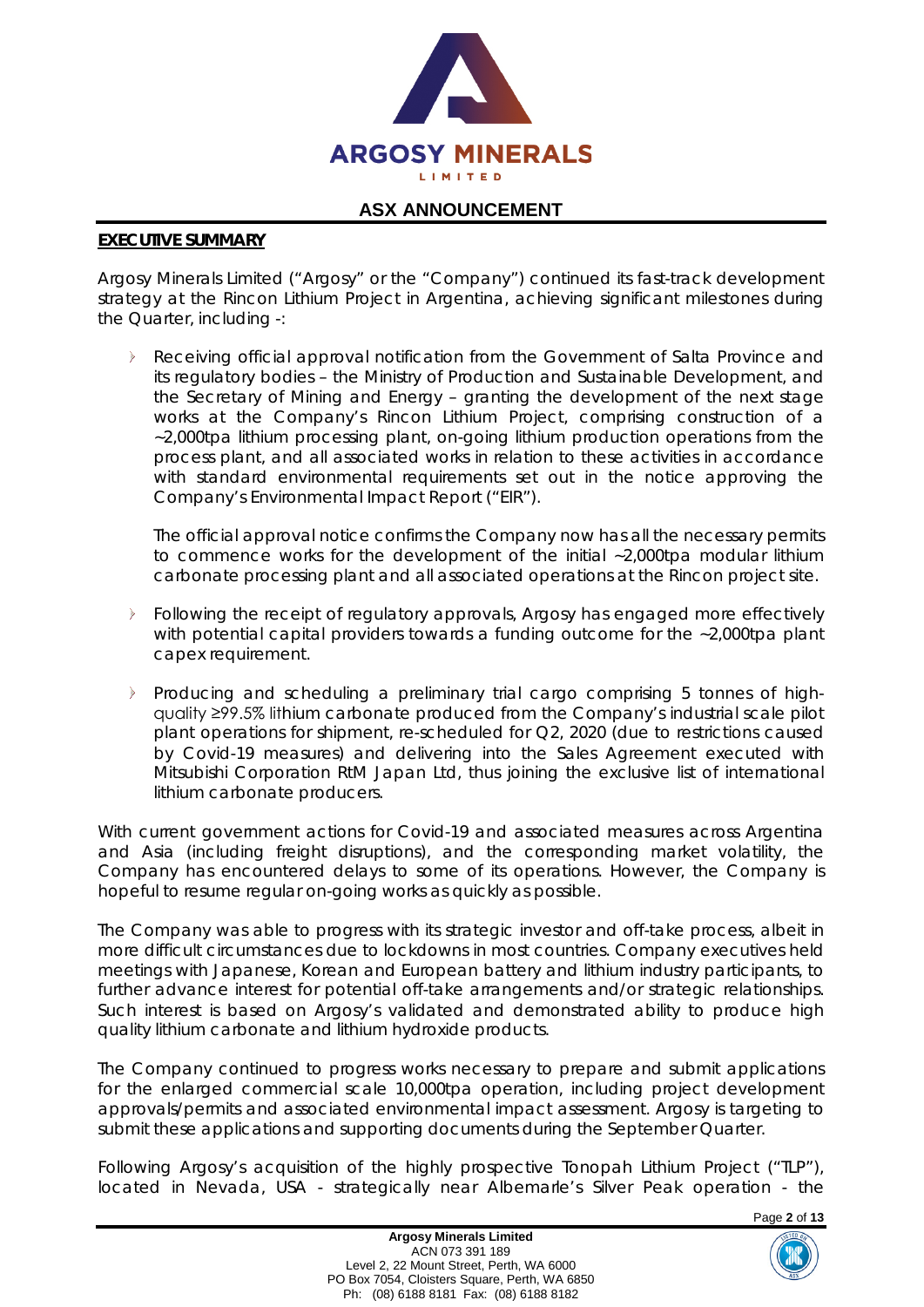

Company was preparing the most effective development strategy and work programme for the Project. However, such works will be deferred until the Covid-19 pandemic eases.

The milestones achieved this Quarter reinforce that Argosy continues to genuinely deliver on its 'fast-track' lithium development strategy, particularly with the work completed to accelerate the scale-up development timeframe of the Project. Argosy remains confident that key upcoming milestones and achievements will prove successful to demonstrate the long-term sustainability of the Rincon Lithium Project and allow progress toward commercial scale development.

Apart from Argosy's achievements and progress during the Quarter, lithium markets and lithium product prices remained under pressure, which will continue to be further impacted by the Covid-19 pandemic over coming months.

However, a positive viewpoint from S&P Global Platts Analytics' Scenario Planning Service, where they note that while European sales of plug-in electric vehicles (PEV) are likely to be hit by the Covid-19 pandemic in the short-term, they view the long-term trajectory as bullish due to a strong regulatory framework. Western Europe has a highly developed auto market with a large, urban population and high average household incomes. A wide variety of tax breaks/purchase subsidies (including adjustments beginning in 2021 to the European Union CO2 emissions penalties) and strong regulation improves the economics of owning PEVs in Europe.

The Company is in a strong financial position with cash reserves of ~\$5.13 million (as at 31 March 2020), and will maintain prudent financial management that based on current budgeting, funds the Company till late-2021. Argosy will also consider further cash preservation measures as required.



**Rincon Lithium Project – Argentina** (77.5% JV interest, earning up to 90%)

**Figure 1. Rincon Lithium Project – Pilot Plant Lithium Carbonate Production Operations**



Page **3** of **13**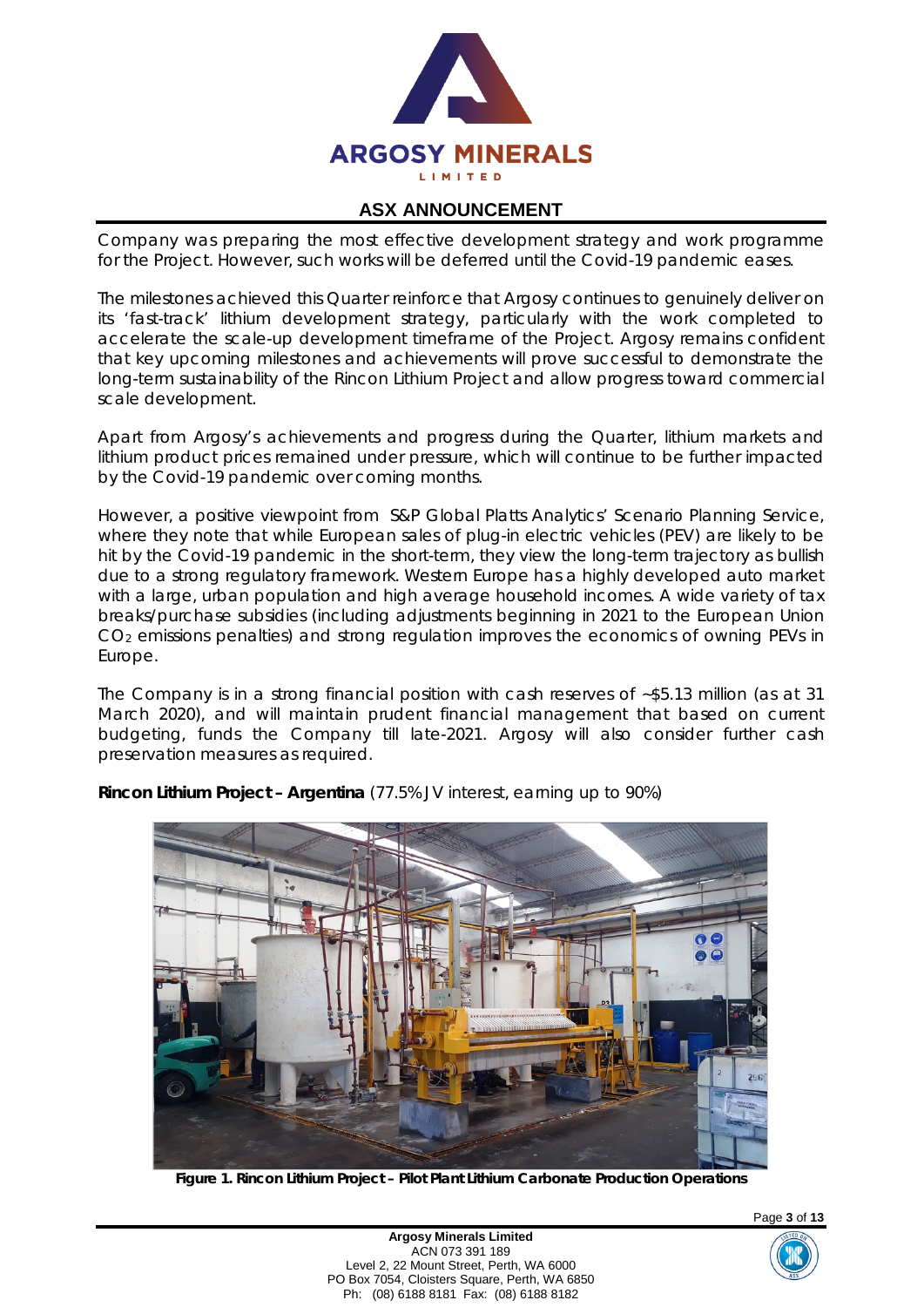

The Rincon Lithium Project is the flagship asset in Argosy's lithium development strategy, located within the Salar del Rincon in Salta Province, Argentina, in the world renowned "lithium triangle". The Project is a JV partnership with pre-eminent lithium processing expert Pablo Alurralde. His extensive historical works within the Project area and the Salar, together with successful works completed to date have established a well-defined pathway to target commercial production of battery quality LCE product.

A summary of works conducted during the Quarter is noted below.

#### *2,000tpa Commercial Project Development Works & Notification of Approvals/Permits*

As per the Company's core strategy to continue delivering outcomes that will enhance our value proposition, Argosy's focus and priority will continue being the ~2,000tpa modular lithium carbonate processing plant operation as the next step in the scale-up development of the Rincon Lithium Project.

A key part of advancing this strategy was successfully achieved during the Quarter, with the Company receiving official notification from the Government of Salta Province approving the Company's EIR to grant the development of the next stage works at the Company's Rincon Lithium Project, confirming the Company now has all the necessary permits to commence works for the development of the initial ~2,000tpa modular lithium carbonate processing plant and all associated operations at the Rincon project site.

The main items approved in the EIR comprise – construction of the lithium processing plant, camp/accommodation facilities, settling ponds for processing works, and access roads; industrial and chemical processing works; environmental management; effluent management; managing local/indigenous community matters; suppliers and contractor management; local employment objectives; water consumption; and contingency management.

Based on Argosy's current plans, development of the ~2,000tpa processing plant is estimated for a 12-15 month construction timeframe (from commencement), with a ~3-4 month commissioning period thereafter. The budgeted capital expenditure is estimated at ~US\$14.3 million (plus contingency &VAT).

The key task and focus for the Company during the Quarter has been advancing discussions with a number of potential capital providers for the ~2,000tpa processing plant capital requirements, and prioritising its preferred funding structure. The EIR approval removed a major hurdle to implementing funding and enabled potential capital providers to engage more effectively towards a funding outcome.

The Company has progressed positively with the funding solution for the ~2,000tpa operation capital requirements during the Quarter, however with the onset of Covid-19, this process has slowed down. This is predominantly due to other countries being affected more severely than in Australia (including the Company's potential capital provider), which has limited our ability to progress efficiently.

Noting the strong progress made towards closing funding for the commencement of construction and associated development works for the  $-2,000$ tpa Li<sub>2</sub>CO<sub>3</sub> processing plant

Page **4** of **13**

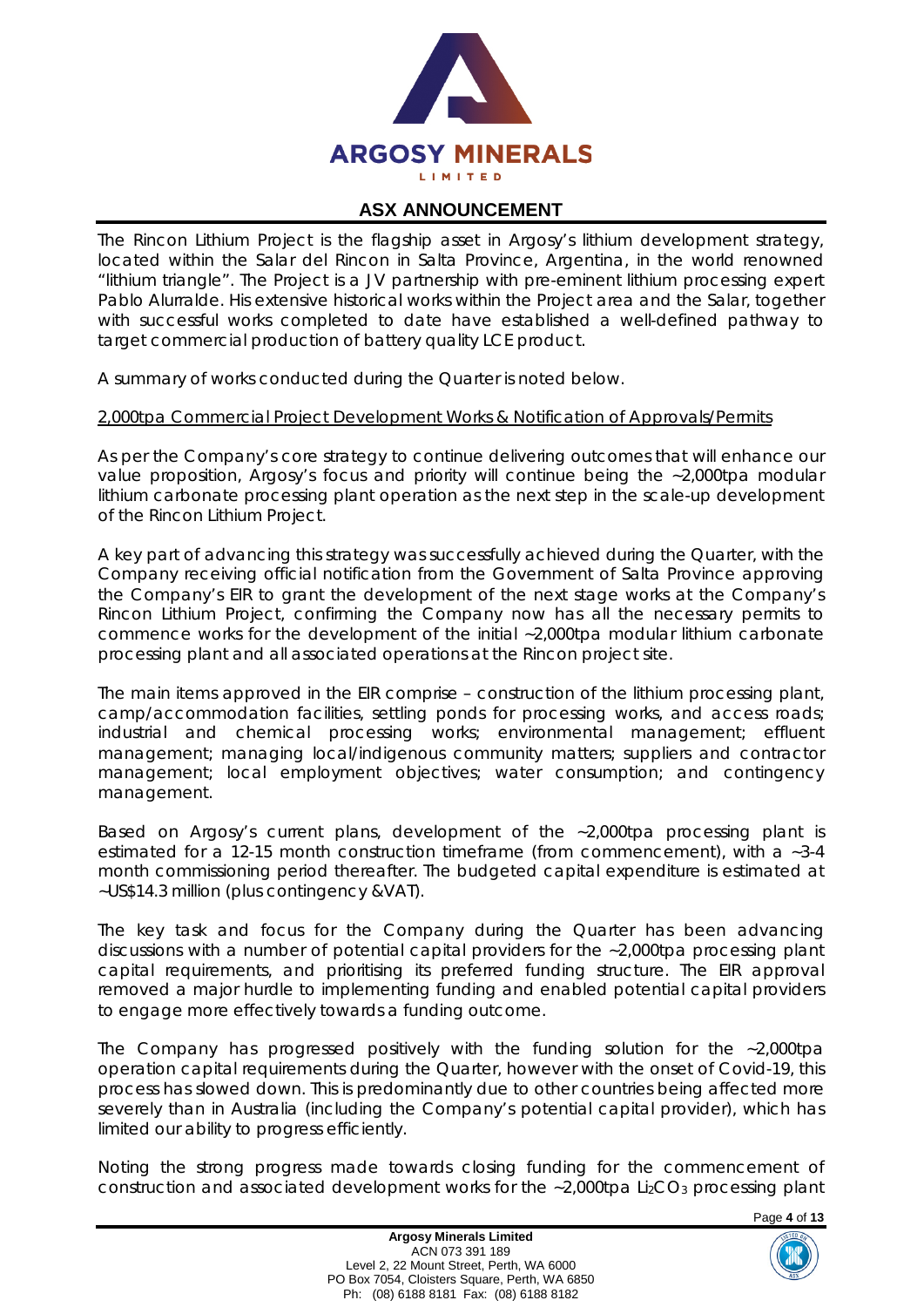

operation during H1 2020, unfortunately as a result of the Covid-19 pandemic and the corresponding market disruptions, this timeframe may be extended into Q3 2020. Company executives continue to focus on closing the funding arrangement and remain positive for a successful outcome.



**Figure 2. Rincon Lithium Project – Installed Solar Panels Providing Power on Site**

## *Lithium Carbonate Production Operations, Product Shipment & Covid-19 actions*

The Company announced on 20th March 2020, that due to the Covid-19 pandemic and associated measures (including general quarantine provisions in Argentina), the industrial scale pilot plant operations were suspended until such time as deemed safe and responsible to resume.

Prior, the Company was conducting lithium carbonate production operations from the Company's industrial scale pilot plant utilising the Company's proprietary and exclusive successful chemical process to produce ≥99.5% lithium carbonate product for delivery into the Sales Agreement executed with Mitsubishi Corporation RtM Japan Ltd.

In addition, the Company had scheduled the preliminary trial cargo comprising 5 tonnes of high-quality ≥99.5% lithium carbonate product for shipment during March, however this was delayed due to Covid-19 measures in Argentina. The Company has now resumed this process and is expecting the product to be shipped during May (pending further easing of Covid-19 measures in Argentina).

The Company's production operations comprise the processing of concentrated lithium brine, sourced from the operational evaporation ponds at the Project site, using the industrial scale pilot plant. The Company has achieved outstanding results, producing lithium carbonate product up to  $99.8\%$  Li<sub>2</sub>CO<sub>3</sub> content. The production operations were achieving consistent high quality lithium carbonate product with very low impurity levels, including nominal detected iron or related materials, which are the main impurities battery quality cathode manufacturers are concerned with. The Company believes the current

Page **5** of **13**

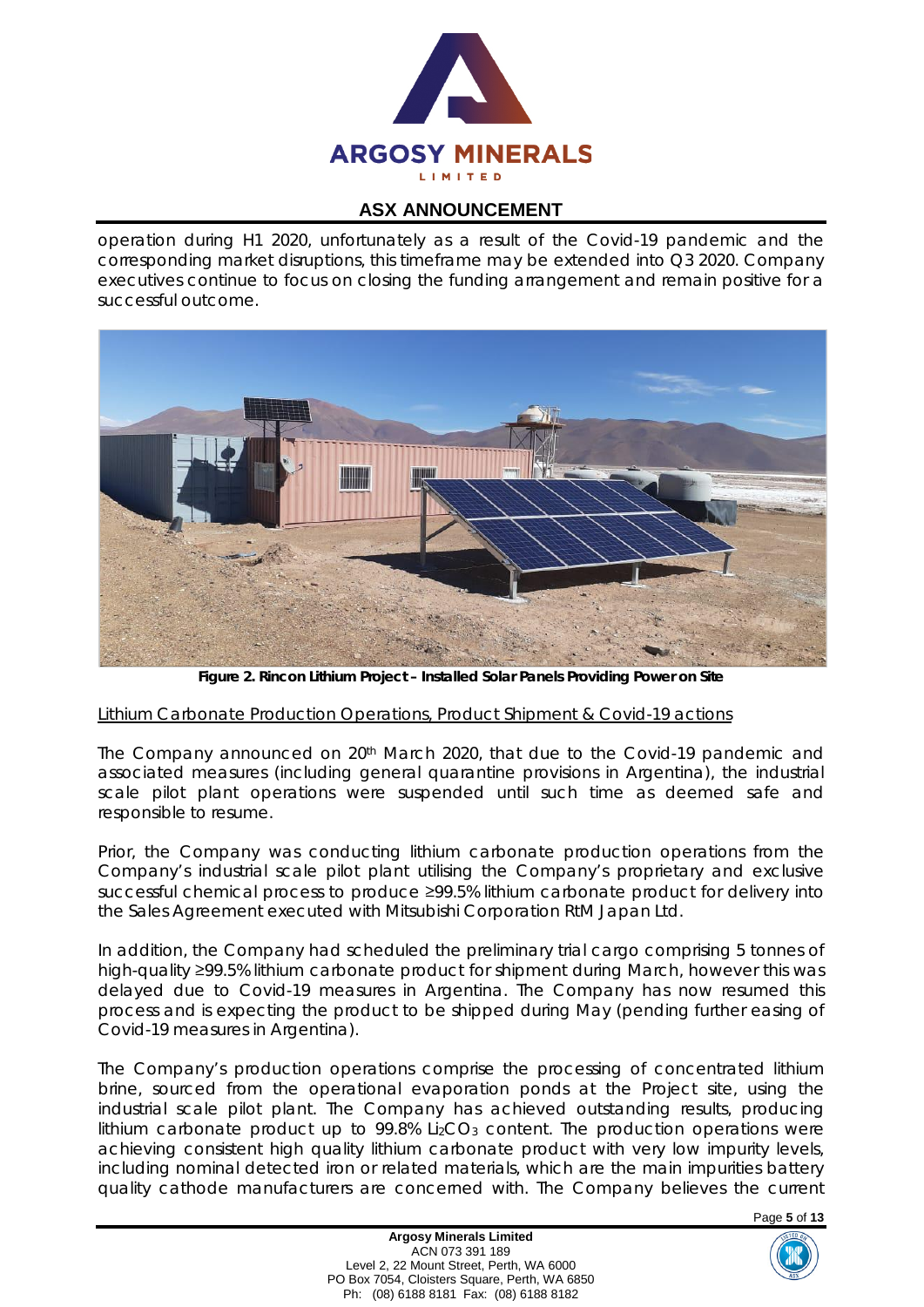

product quality is analogous to high-specification battery quality product produced by firsttier industry producers, which has been confirmed by cathode manufacturers the Company has supplied product samples to.

Whilst the Company's focus and priority is to commence construction and associated works on the next stage ~2,000tpa modular process plant operation, the Company re-confirms the industrial scale pilot plant has delivered on its original strategy of having successfully proven the chemical process - thus maximising our distinct advantage (from our junior peers). It allows Argosy to utilise the industrial scale pilot plant for small-scale lithium carbonate production operations, with product sales to a major international conglomerate, whilst reinforcing the long-standing customer relationship for future larger product sales and off-take arrangements.



**Figures 3-4. Rincon Lithium Project – High Quality ≥99.5% Lithium Carbonate Product ready for shipment**

Regarding the Covid-19 pandemic, the Company is taking appropriate safety measures and actions to protect our staff and business operations, including precautions advised and regulated by the Australian and Argentine Governments.

First and foremost, our priority is the health, safety and wellbeing of our staff, partners and community, and as such, the Company is actively monitoring the Covid‐19 situation.

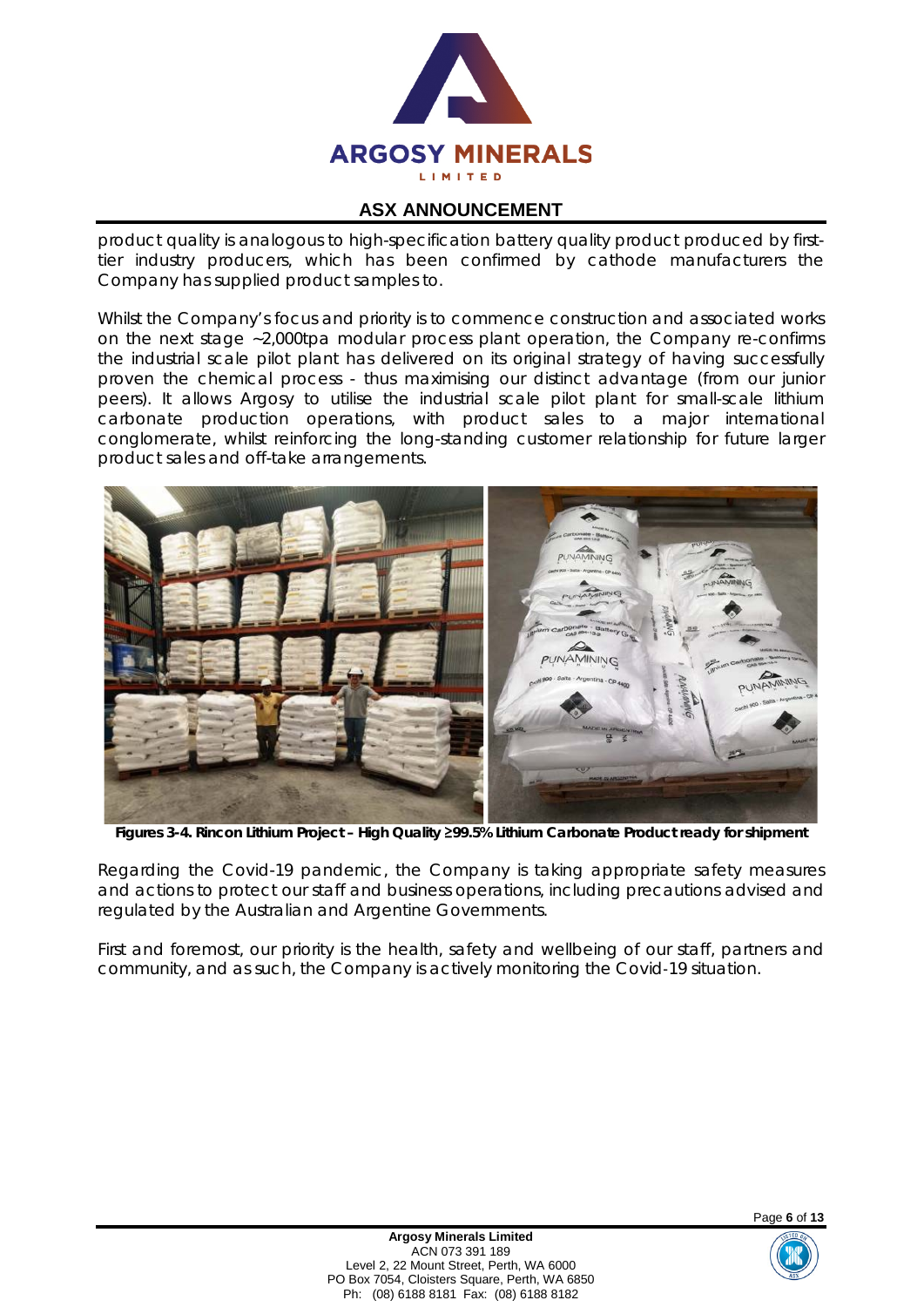



**Figures 5-6. Rincon Lithium Project – Pilot Plant Lithium Carbonate Production Operations, with plant visit by Salta Mining and Energy Secretary**

#### *10,000tpa Commercial Project Development Works & Approvals/Permitting Process*

The Company continued works in preparation for future development of the ~10,000tpa commercial scale operation. In conjunction with appointed specialist environmental consultants, the Company is progressing works to prepare the necessary applications for the approvals/permits for the ~10,000tpa operation. The application documents require comprehensive detail - covering environment, chemicals, community, and baseline studies.

These works are currently scheduled for completion during the September Quarter 2020, with submission of the associated FIR soon thereafter.

Successful proof of chemical process utilising the industrial scale pilot plant has proven the Company will be able to deliver similar exceptional product quality results in both the ~2,000tpa operation and scaled up ~10,000tpa plant operation.

#### *Strategic Investment & Commercial Off-take Arrangements*

Argosy has continued to focus on securing strategic relationship/partnership(s) to ensure the successful commercial development of the Rincon Lithium Project, including conducting meetings with Japanese, Korean and European battery and lithium industry participants to further advance interest from such strategic parties for product off-take arrangements and the potential ~2,000tpa modular scale and/or ~10,000tpa commercial scale project development with associated capex funding/investment.



**Argosy Minerals Limited** ACN 073 391 189 Level 2, 22 Mount Street, Perth, WA 6000 PO Box 7054, Cloisters Square, Perth, WA 6850 Ph: (08) 6188 8181 Fax: (08) 6188 8182

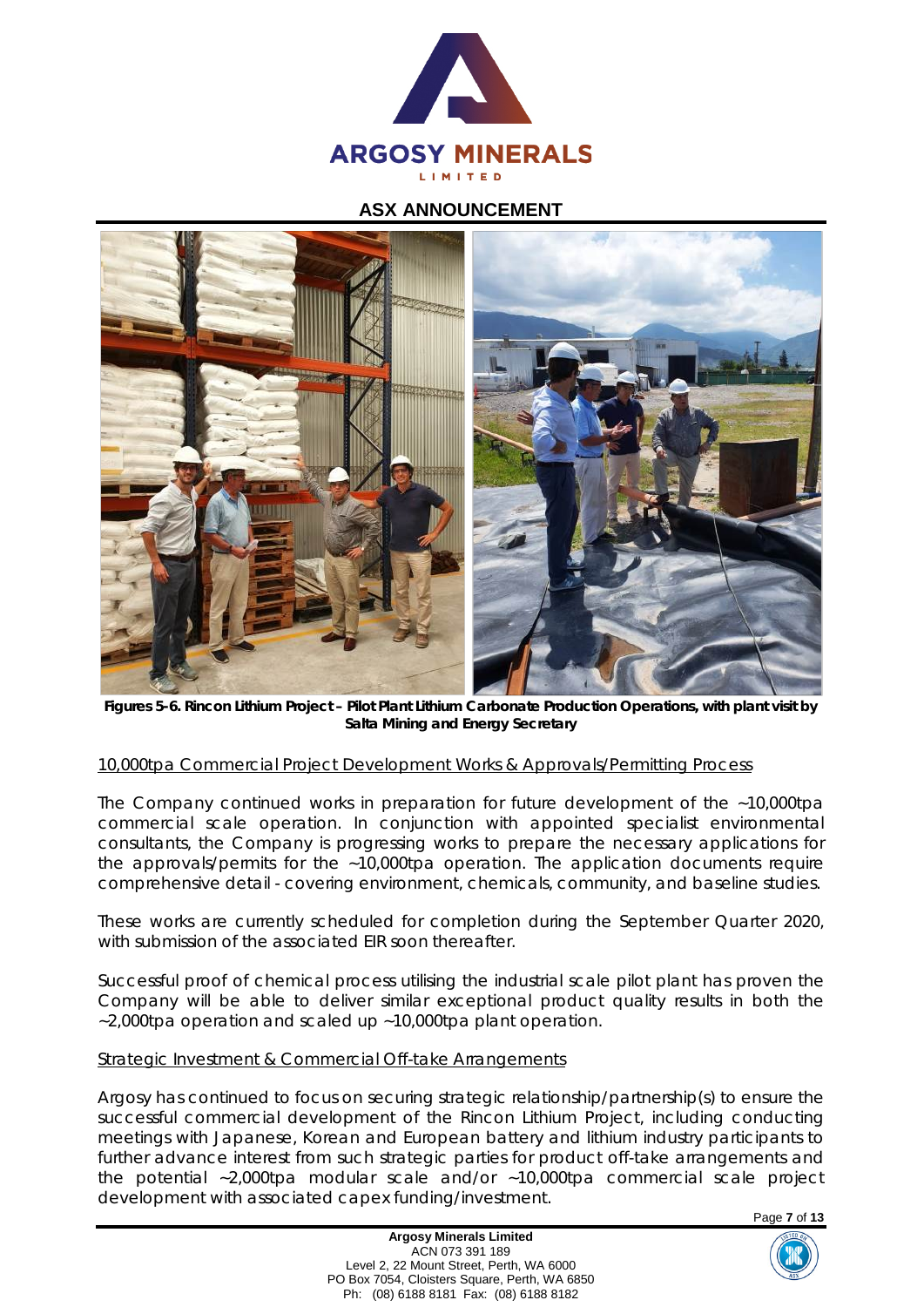

The Company's strategy and production plans continue to be well received, however current prevailing market conditions have slowed progress, with overriding concern pertaining to near term lithium prices and future supply/demand requirements.

Current factors under consideration with these groups involves product pricing and related off-take arrangements, LCE product specification requirements, scale of initial and longerterm commercial operations and associated funding requirements, and structure and framework of the strategic relationship.

#### **Tonopah Lithium Project – Nevada, USA** (100% interest)

Argosy owns a 100% interest in the tenements comprising the Tonopah Lithium Project ("**TLP**"), located in Nevada, USA. The project provides a relatively very cheap and low-risk opportunity to take an early stage lithium brine project and apply the Argosy strategy – as demonstrated at our Rincon Lithium Project, to similarly advance TLP. The project is located in one of the World's most favourable and stable mining jurisdictions and home to the USA's burgeoning electric vehicle industry, with well-developed infrastructure and a skilled local workforce.

Argosy will proceed to formulate the most effective development strategy and work programme for the Project, however will defer such works until the Covid-19 pandemic eases and normal conditions return in the USA.



**Figure 7. Location of the Tonopah Lithium Project (relative to Silver Peak Lithium Mine)**



Page **8** of **13**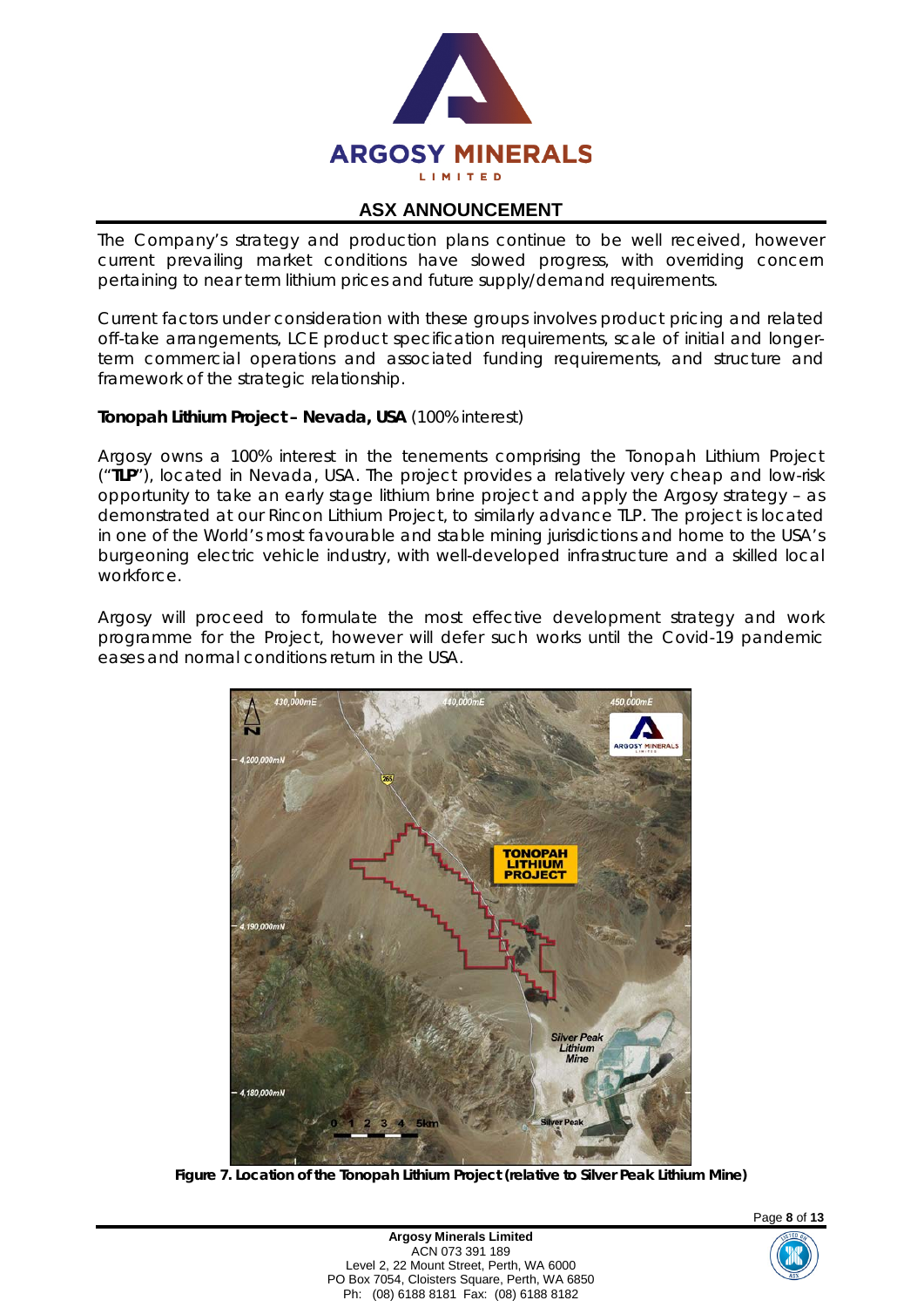

#### **Lithium Market Update**

The lithium market and lithium product prices remained under pressure and continued to experience difficult conditions during the Quarter, largely due to the impact of the Covid-19 pandemic, firstly in China commencing in January and then spreading throughout the world. The virus caused large parts of the battery minerals supply chain to halt due to lockdown restrictions. This extended from electric vehicle car manufacturers across Europe and Asia, through to production operations in South America, as well as cathode manufacturers across Asia and Europe. These bottlenecks throughout the supply chain are anticipated to continue in the coming months. However, positive signs are emerging with China, the largest buyer of battery materials, easing lockdown restrictions and reopening production facilities.

Lithium carbonate prices for the Quarter ended lower, with Chinese EXW lithium carbonate prices falling to an average of US\$5,625/tonne for technical grade sales, while battery grade pricing fell to an average of US\$6,800/tonne. Price declines also continued outside of China, with CIF Asia pricing falling to an average of US\$8,750/tonne, while prices from South America fell to an average of US\$7,875/tonne.

It is widely accepted that these prices are unsustainable given the production costs of Chinese converters, however competitive pricing is due to continue given the Covid-19 situation.

Spodumene prices ended lower for the Quarter at US\$430/tonne. Supply lines have been tempered due to existing oversupply, as well as lockdown restrictions. Supply curtailments in the hard rock sector continued throughout the Quarter, with many Australian producers maintaining a moderated production strategy. There was no change to the status of those mines previously placed on care and maintenance, thus benefiting brine-based operators.

Covid-19 measures also resulted in production of lithium carbonate product from Argentina (10% of global production) being suspended for a period from around the 20<sup>th</sup> March, with Livent recommencing operations on 6<sup>th</sup> April and Orocobre recommencing some activities from 9th April. The broader impacts of Covid-19 in Argentina are resulting in delays to expansion projects and concerns arising with reagent supply lines. In addition, Eramet terminated development of their lithium project in Argentina. Logistics delays are also impacting operations in Chile, with SQM delaying a lithium chemical shipment of 2,000 tons.

The Covid-19 pandemic has also impacted the lithium sector via reduced current demand for electric vehicles (EV), however, and noting S&P Global Platts Analytics' Scenario Planning Service, the long-term trajectory is expected to be bullish due to a strong regulatory framework in Western Europe, which has a highly developed auto market with a large, urban population and high average household incomes. The wide variety of tax breaks/purchase subsidies and strong regulation (including adjustments beginning in 2021 to the European Union  $CO<sub>2</sub>$  emissions penalties) improves the economics of owning EV's in Europe.

In addition, governments around the world are making tremendous efforts to reduce the economic impact of the pandemic with numerous stimulus packages. There is also likely to be increased Li-ion demand with the US decreasing tariffs on Chinese batteries from 15% to

Page **9** of **13**

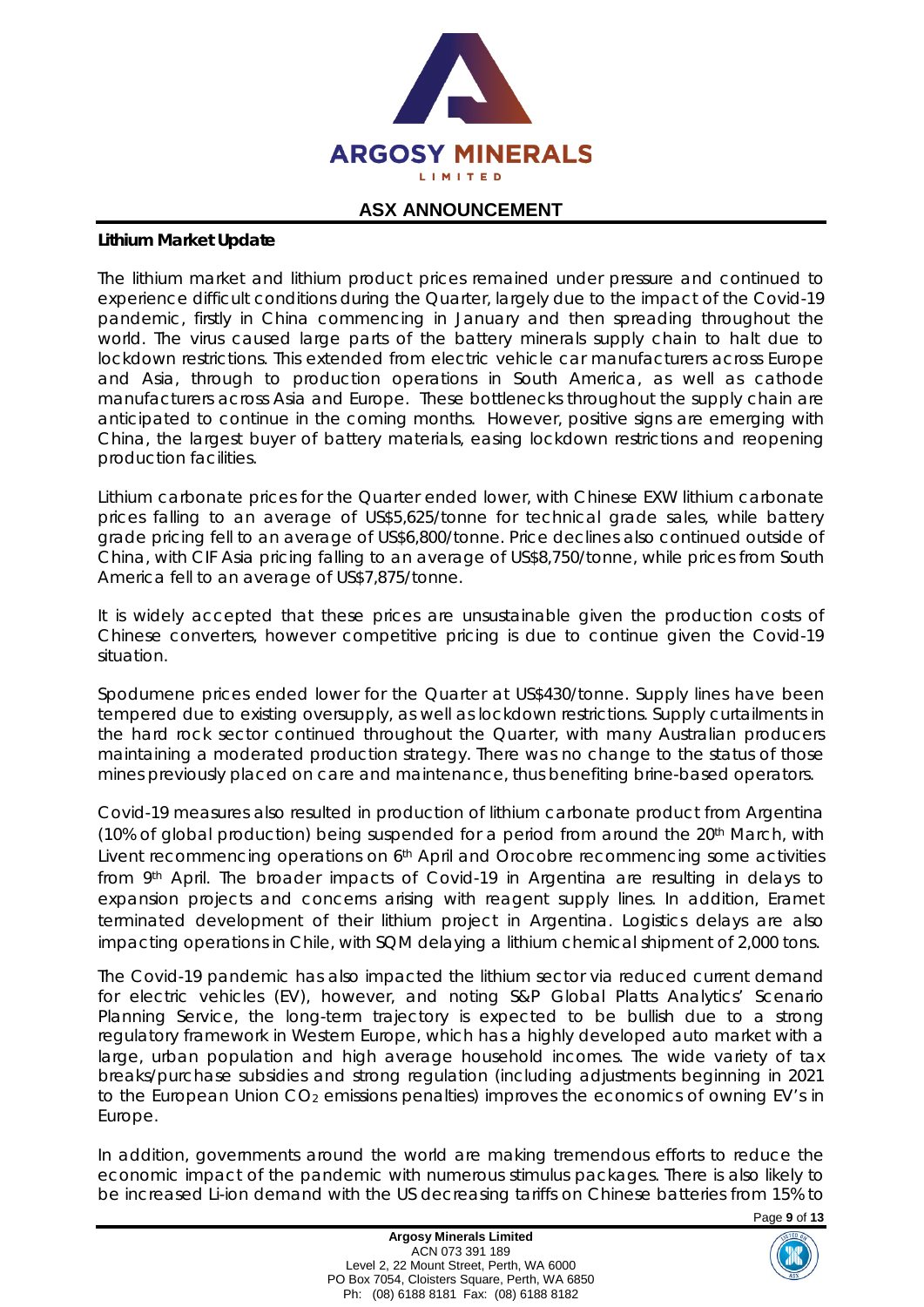

7.5%. China extended subsidies of up to RMB 25,000 per car and will continue to waive the 10% sales tax for two years, and the UK extended subsidies through to 2023, with a grant of up to 35% of the vehicles value.

The Covid-19 pandemic has had less of an impact on the development of mega-factories, with Toyota announcing plans to have 60GWh of lithium ion battery capacity by the end of 2025. SK innovation announced plans to expand its second battery plant from 10GWh to 16GWh to boost supply for Volkswagen. CATL announced plans to raise ~US\$2.8 billion for battery capacity expansions within China, totalling 52GWh to come online by 2023. CATL also aims to raise and additional ~US\$1.4 billion for a new 45 GWh capacity plant in China. We also saw confirmation of the new partnership between Tesla and CATL, where the first use of prismatic LFP cells in the Model 3 for the Chinese domestic market. This will result in Tesla lithium demand switching from hydroxide (required for NCM 811) to carbonate (thus more favourable for Argosy).

The Covid-19 impact to global production of lithium products, together with transport disruptions is likely to see users continue to rundown existing inventories. Although the extent of these supply disruptions are still unknown, they will serve to ease the current supply/demand imbalance and may be supportive of lithium price increases once the battery minerals supply chain returns to normal. China, the world's largest buyer of battery materials, is now easing quarantine restrictions and is the first major step to restarting the supply chain. This, combined with global stimulus packages, is expected to reduce the effects of Covid-19

Despite the current weakness in lithium and international markets, the medium to long term demand fundamentals for lithium chemicals remain largely unchanged, albeit with timeframes being pushed out due to Covid-19.

As such, Argosy remains confident in its strategy and ability to continue project development. As noted, good quality battery grade lithium carbonate and hydroxide remains a valuable product in-demand by wider market battery and EV customers. With Argosy's lithium processing expertise to produce battery quality lithium carbonate and the potential for a complementary lithium hydroxide production pathway, the Company is confident it is well placed to benefit over the longer-term, especially compared to other lithium companies who are not positioned to leverage the provision of end-use lithium chemical products to high-quality customers.

The key takeaway that the Company has formed in the medium term is that 'battery quality' lithium products sourced from reputable international suppliers (especially European and Japanese lithium product customers) will continue to be sought after, which aligns within the window that Argosy aims to enter commercial production operations.

Given Argosy is achieving battery quality product specification, the Company is confident in the longer-term market fundamentals and sustainable lithium price forecasts (in line with the consensus of other major lithium producers), to continue its fast-track development of the Rincon Lithium Project and pursue a development strategy for the Tonopah Lithium Project.

\* All lithium price references in this section are sourced from Benchmark Mineral Intelligence.

Page **10** of **13**

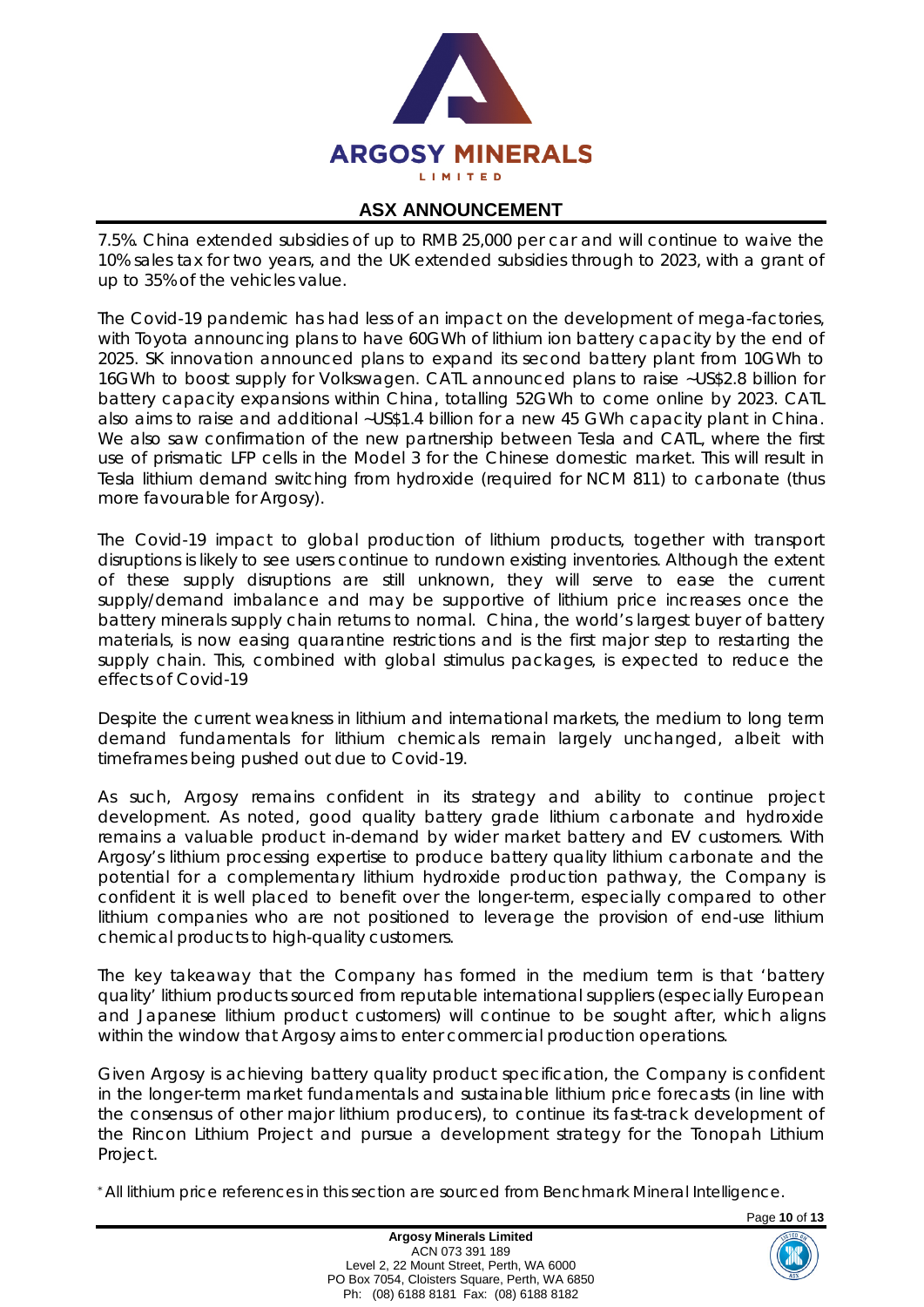

## **Corporate**

The Company's financial reporting period ended on 31 December 2019, and the Company lodged its annual financial report during the Quarter.

The Annual General Meeting will be held via a live webcast at 1:00pm (AWST) on Wednesday, 27<sup>th</sup> May 2020. Further information will be available in the Notice of Meeting.

During the Quarter, the total expenditure of approximately \$545,000 was provided to Puna Mining to fund the continued development works at the Rincon Lithium Project.

There was no material exploration activities conducted during the Quarter.

As outlined in the attached Appendix 5B (section 6.1), during the Quarter, approximately \$130,000 in payments were made to related parties and their associates, this being for director salaries, consultancy fees, superannuation and other related costs associated with the provision of Company Secretarial and accounting services.

#### **Schedule of Tenements**

The schedule of tenements held by the Company at the end of the Quarter is shown below. No tenements were acquired or disposed during the Quarter.

| Tenement                                        | Location         | Beneficial Percentage held    |
|-------------------------------------------------|------------------|-------------------------------|
| File 7272 (Telita) 1                            | Salta, Argentina | 77.5% (JV, earning up to 90%) |
| File 14342 (Chiquita 2) <sup>1</sup>            | Salta, Argentina | 77.5% (JV, earning up to 90%) |
| File 22850 (Romulo) 1                           | Salta, Argentina | 77.5% (JV, earning up to 90%) |
| File 22955 (Frodo) 1                            | Salta, Argentina | 77.5% (JV, earning up to 90%) |
| File 1414 (Talisman) <sup>1</sup>               | Salta, Argentina | 77.5% (JV, earning up to 90%) |
| File 1904 (Nelly) 1                             | Salta, Argentina | 77.5% (JV, earning up to 90%) |
| File 1905 (Angelica) <sup>1</sup>               | Salta, Argentina | 77.5% (JV, earning up to 90%) |
| File 2889 (Maria) <sup>1</sup>                  | Salta, Argentina | 77.5% (JV, earning up to 90%) |
| File 2890 (Irene) 1                             | Salta, Argentina | 77.5% (JV, earning up to 90%) |
| File 6343 (Tigre) 1                             | Salta, Argentina | 77.5% (JV, earning up to 90%) |
| File 6345 (Puma) 1                              | Salta, Argentina | 77.5% (JV, earning up to 90%) |
| File 100561 (Praga I) <sup>1</sup>              | Salta, Argentina | 77.5% (JV, earning up to 90%) |
| File 100562 (Praga II) <sup>1</sup>             | Salta, Argentina | 77.5% (JV, earning up to 90%) |
| File 100625 (Praga III) <sup>1</sup>            | Salta, Argentina | 77.5% (JV, earning up to 90%) |
| File 10626 (Praga IV) 1                         | Salta, Argentina | 77.5% (JV, earning up to 90%) |
| File 17902 (Reyna) 1                            | Salta, Argentina | 77.5% (JV, earning up to 90%) |
| File 62308 (Tincal) 1                           | Salta, Argentina | 77.5% (JV, earning up to 90%) |
| File 6681 (San Marcos) <sup>1</sup>             | Salta, Argentina | 77.5% (JV, earning up to 90%) |
| File 7215 (Jujuy) 1                             | Salta, Argentina | 77.5% (JV, earning up to 90%) |
| File 14970 (San Jose) 1                         | Salta, Argentina | 77.5% (JV, earning up to 90%) |
| Mining easement right (File 4128) <sup>1</sup>  | Salta, Argentina | 77.5% (JV, earning up to 90%) |
| Mining easement right (File 15698) <sup>1</sup> | Salta, Argentina | 77.5% (JV, earning up to 90%) |
| NMC1162672 - 1162935                            | Nevada, USA      | 100%                          |

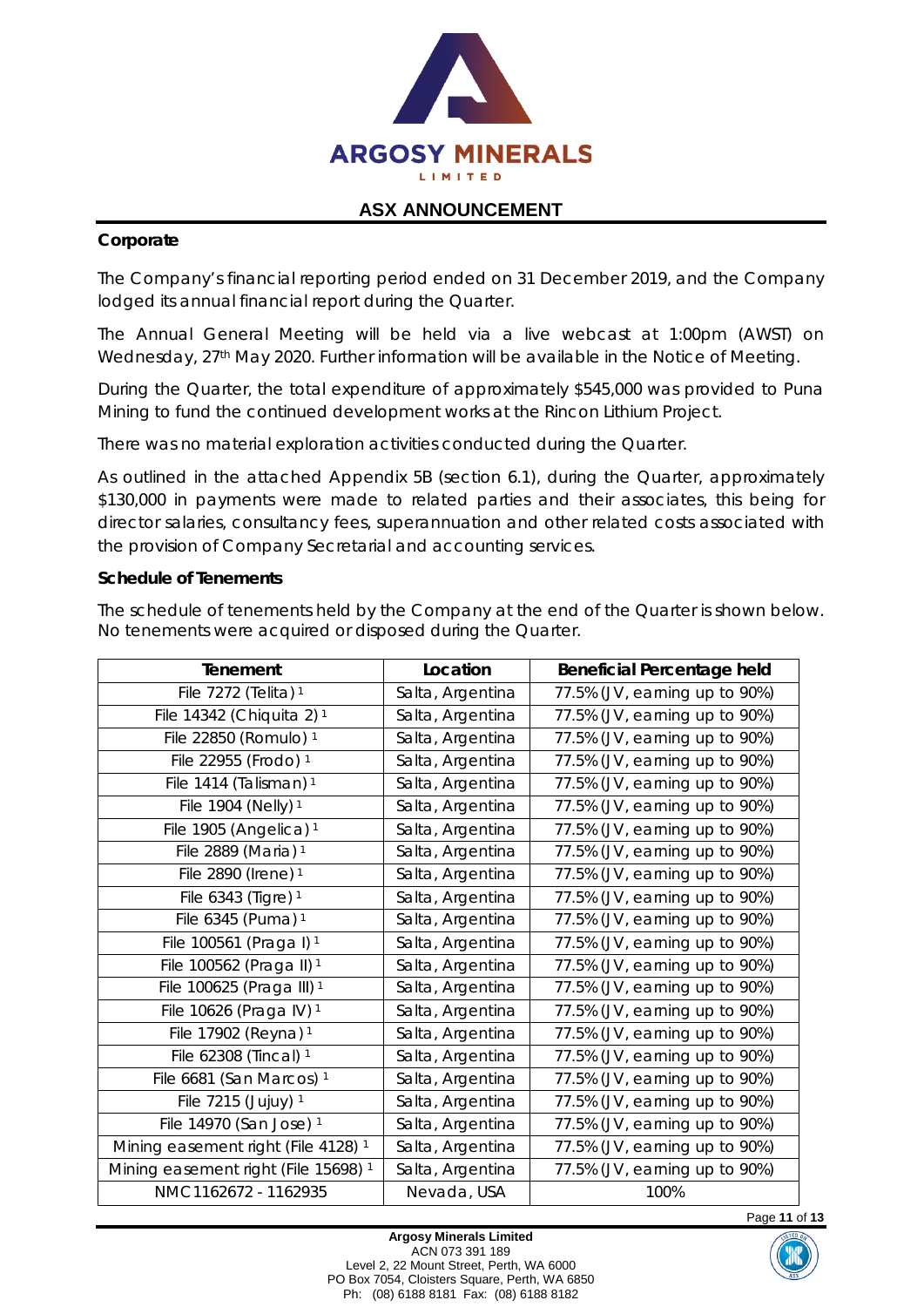

| NMC1131801 - 1131815 | Nevada, USA | 100% |
|----------------------|-------------|------|
| NMC1131817 - 1131827 | Nevada, USA | 100% |
| NMC1131830 - 1131837 | Nevada, USA | 100% |
| NMC1131842 - 1131852 | Nevada, USA | 100% |
| NMC1131856 - 1131868 | Nevada, USA | 100% |
| NMC1131871 - 1131973 | Nevada, USA | 100% |

<sup>1</sup> Interest in mining tenement held 100% by Puna Mining S.A.

#### **ENDS**

*This announcement has been authorised by Jerko Zuvela, the Company's Managing Director.*

For more information on Argosy Minerals Limited and to subscribe for regular updates, please visit our *website at [www.argosyminerals.com.au](http://www.argosyminerals.com.au/) or contact us via [admin@argosyminerals.com.au](mailto:admin@argosyminerals.com.au) or* Twitter *[@ArgosyMinerals](https://twitter.com/ArgosyMinerals)*.

#### **For further information:**

Jerko Zuvela Managing Director

**T |** +61 8 6188 8181 **E |** [admin@argosyminerals.com.au](mailto:admin@argosyminerals.com.au)

**W|** [www.argosyminerals.com.au](http://www.argosyminerals.com.au/)

**Forward Looking Statements:** Statements regarding plans with respect to the Company's mineral properties are forward looking statements. There can be no assurance that the Company's plans for development of its mineral properties will proceed as expected. There can be no assurance that the Company will be able to confirm the presence of mineral deposits, that any mineralisation will prove to be economic or that a mine will successfully be developed on any of the Company's mineral properties.

Argosy confirms that it is not aware of any new information or data that materially affects the information included in the original market announcement and, in the case of Mineral Resources or Ore Reserves, that all material assumptions and technical parameters underpinning the estimates in the relevant market announcement continue to apply and have not materially changed. Argosy confirms that the form and context in which the Competent Person's findings are presented have not been materially modified from the original market announcement.

#### **Competent Person's Statement – Rincon Lithium Project**

The information contained in this ASX release relating to Exploration Results has been prepared by Mr Jerko Zuvela. Mr Zuvela is a Member of the Australasian Institute of Mining and Metallurgy and has sufficient experience that is relevant to the style of mineralisation and type of deposit under consideration and to the activity being undertaken to qualify as a Competent Person as defined in the 2012 Edition of the Australasian Code for Reporting of Exploration Results, Mineral Resources and Ore Reserves. Mr Zuvela is the Managing Director of Argosy Minerals Ltd and consents to the inclusion in this announcement of this information in the form and context in which it appears. The information in this announcement is an accurate representation of the available data from exploration at the Rincon Lithium Project.

Page **12** of **13**